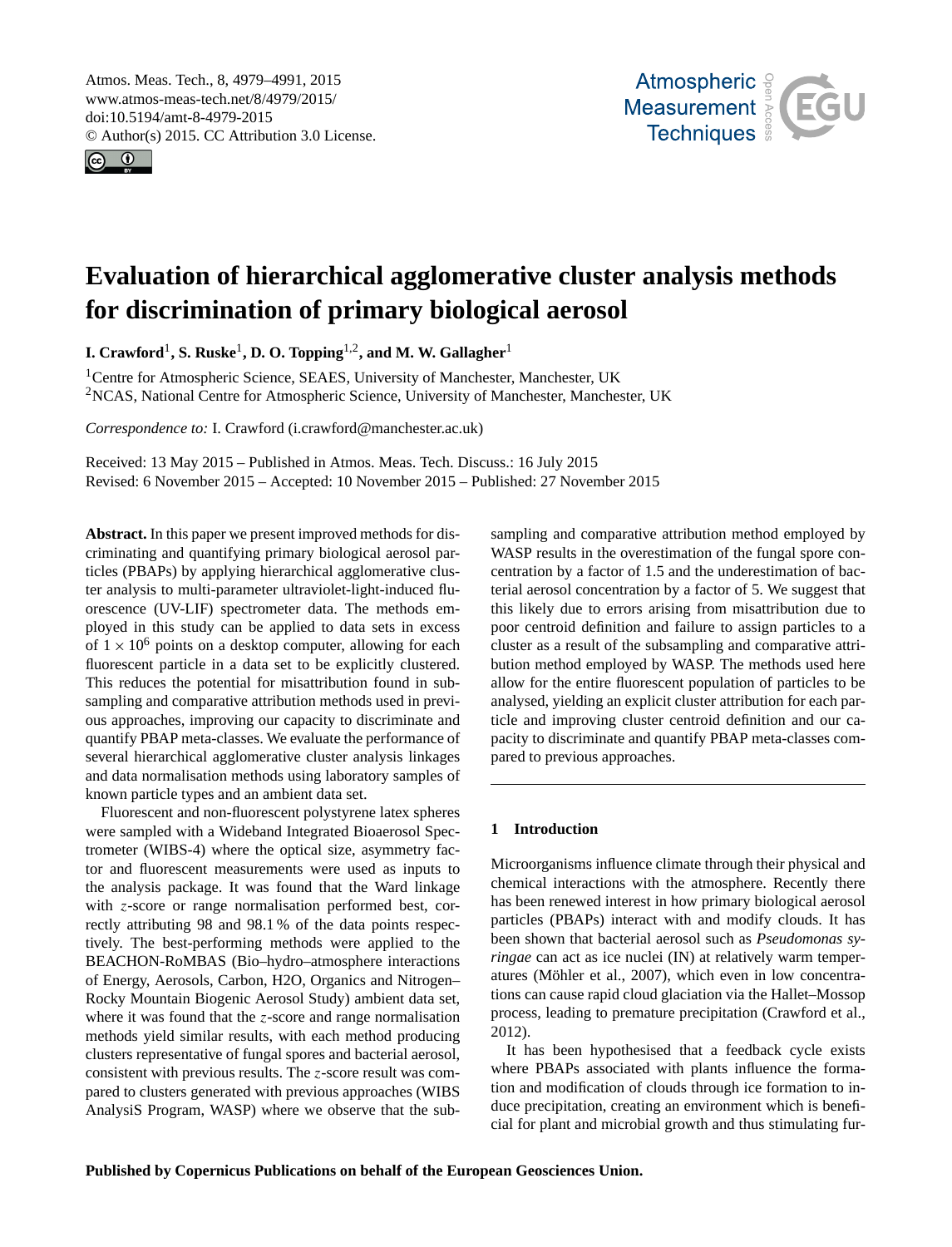ther PBAP emission [\(Sands et al.,](#page-12-0) [1982\)](#page-12-0) – this is known as the bioprecipitation hypotheses, and potential links between long-term regional climatology and PBAP emissions have recently been suggested [\(Morris et al.,](#page-11-2) [2014\)](#page-11-2). One of the key drivers for new research into bioprecipitation is a need for more accurate quantification of cloud evolution and precipitation in weather and climate models given its potential impact.

Bioaerosols are now being included as important components in global climate models [\(Heald and Spracklen,](#page-11-3) [2009;](#page-11-3) [Jacobson and Streets,](#page-11-4) [2009\)](#page-11-4). Recently bioaerosol emission models were tested on European regional scales [\(Hummel](#page-11-5) [et al.,](#page-11-5) [2014\)](#page-11-5) using real-time Wideband Integrated Bioaerosol Spectrometer (WIBS-4) data collected at rural and semi-rural sites in Germany and Finland [\(Toprak and Schnaiter,](#page-12-1) [2013;](#page-12-1) [Schumacher et al.,](#page-12-2) [2013\)](#page-12-2). Validation of these models is reliant on a very limited number of studies, and the authors highlight the difficulty of applying such models to e.g. urban environments and cite the general paucity of high-resolution atmospheric PBAP data to constrain model results. Providing such data is paramount to improving model predictions and accurately assessing the impact of PBAP emissions on environment and health. Retrieving such data is reliant upon the applicability of detection methods described in the following section.

The focus of this study is to evaluate hierarchical agglomerative cluster analysis methods applied to WIBS ultravioletlight-induced fluorescence (UV-LIF) data sets for the discrimination of primary biological aerosol. In this paper we describe the detection method and data preparation procedures before evaluating the performance of several common hierarchical agglomerative cluster analysis linkages and data normalisation methods using laboratory and ambient data sets.

# **Detection methods**

The detection, classification and quantification of PBAPs remain a significant multidisciplinary technical challenge. Conventional techniques can be split into culturing and nonculturing techniques, both of which require the collection of particles onto a medium for offline analysis. Culturing techniques collect particles of interest onto a growth medium which is incubated for hours to days. The grown colonies are then counted microscopically, providing species identification but not quantification of their atmospheric concentration, making the technique unsuitable for estimating PBAP emissions [\(Gabey,](#page-11-6) [2011\)](#page-11-6). Non-culturing techniques collect particles onto filters or in a liquid suspension, which is more suitable for estimating atmospheric concentrations but is not typically used for classification [\(Douwes et al.,](#page-11-7) [2003\)](#page-11-7). The major limiting factors of non-culturing techniques are that they are labour intensive, require long sampling periods and suffer from impactor sampling artefacts (e.g. particle fragmentation, obscuration), leading to erroneous enumeration. This makes it difficult to study emissions at the process level as some PBAPs, such as fungal spores and bacteria, display large diurnal variations with significant short-term episodic emissions, which would require an impractical number of samples to capture reliably. PBAPs including bacteria can undergo substantial instantaneous spikes in emissions compared to their baseline state in response to rainfall [\(Crawford](#page-11-8) [et al.,](#page-11-8) [2014;](#page-11-8) [Hummel et al.,](#page-11-5) [2014\)](#page-11-5). These rapid emissions are important not only to capture peak concentrations but also to derive emission factors accurately and understand the underlying mechanisms.

UV-LIF spectrometers have become available which show early promise of classifying and quantifying bioaerosols by broad taxonomic class on a single-particle basis [\(Craw](#page-11-8)[ford et al.,](#page-11-8) [2014;](#page-11-8) [Gabey et al.,](#page-11-9) [2013\)](#page-11-9). This instrument is based on technology developed by the University of Hertfordshire Centre for Atmospheric and Instrumentation Research (CAIR). A full technical description of the WIBS instrument is given later in this manuscript. UV-LIF spectrometers work on the principle that PBAPs contain biofluorophores such as NAD(P)H, riboflavin, and tryptophan which auto-fluoresce when excited with UV radiation with the excitation, and detection bands of the WIBS are optimised to detect these common biofluorophores [\(Kaye et al.,](#page-11-10) [2005\)](#page-11-10). The single-particle, online nature of the technique yields far superior time resolution to the offline techniques discussed earlier, making it ideally suited to measuring PBAPs in a rapidly changing environment. The time resolution is limited by the counting statistics, with typically 1–5 min integration periods providing adequate sensitivity depending on ambient concentrations. This allows for better measurements of PBAP fluxes, which would be difficult using traditional offline methods.

Whilst UV-LIF spectrometers offer many advantages over traditional methods, discriminating between different bioaerosol classes and possible, non-biological fluorescent interferents remains an ongoing area of research [\(Toprak and](#page-12-1) [Schnaiter,](#page-12-1) [2013\)](#page-12-1). At present, UV-LIF spectrometers lack a common absolute reference standard, making comparison of measurements made between instruments difficult. Furthermore the lack of a calibration standard has impeded attempts to characterise PBAPs of interest which would greatly simplify classification by the utilisation of supervised learning techniques. In lieu of an absolute calibration method other techniques must be used to segregate particles by type when interpreting uncalibrated data sets.

### **2 WIBS UV-LIF instrumentation**

A full technical description of the original WIBS measurement principles and its development is given by [Kaye et al.](#page-11-10) [\(2005\)](#page-11-10), [Foot et al.](#page-11-11) [\(2008\)](#page-11-11), [Gabey et al.](#page-11-12) [\(2011\)](#page-11-12) and [Stanley](#page-12-3) [et al.](#page-12-3) [\(2011\)](#page-12-3). In the versions of the instrument used here ambient air is sampled at 2.38 L min−<sup>1</sup> , with 10 % of the to-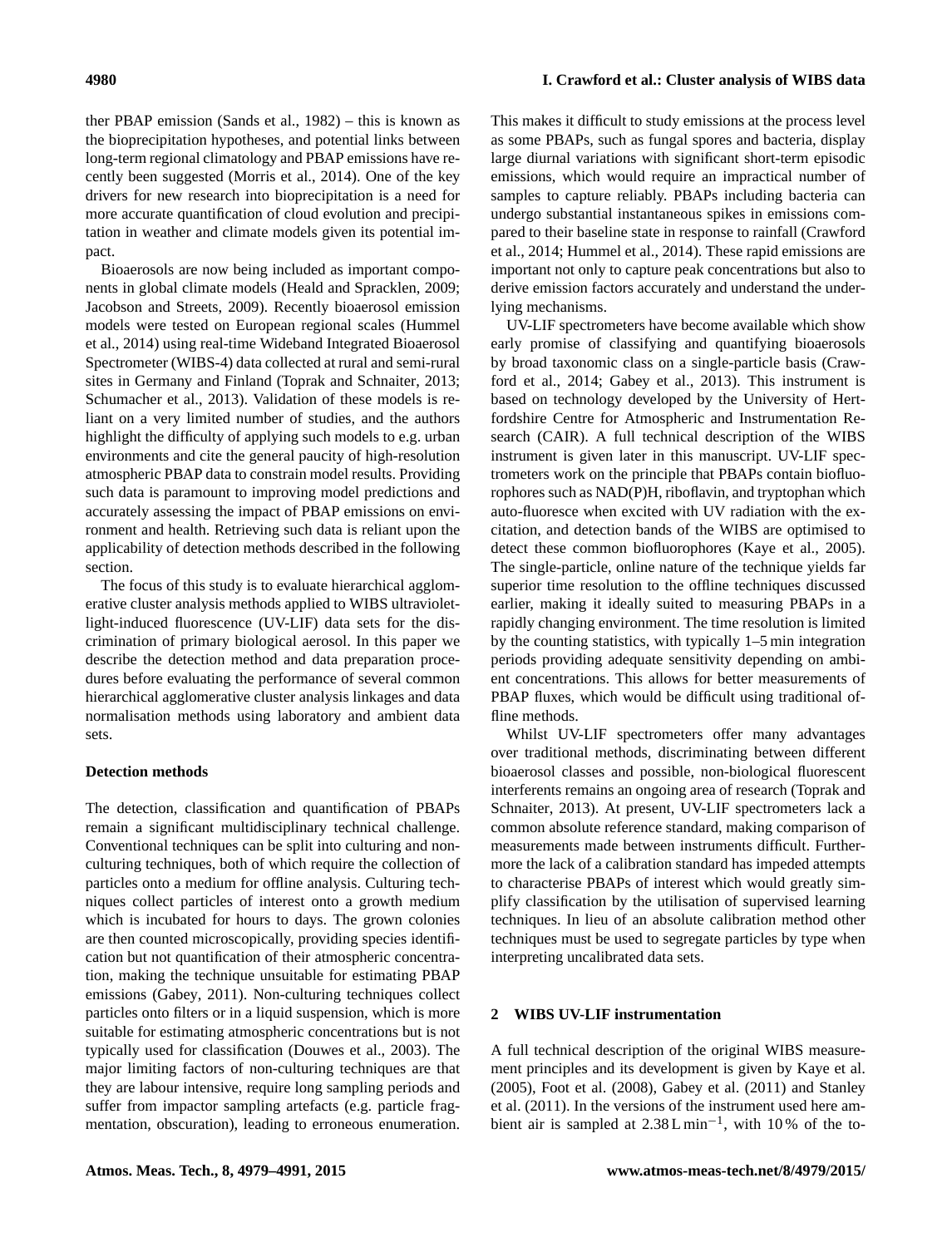# **I. Crawford et al.: Cluster analysis of WIBS data 4981**

tal as aerosol flow drawn through a 1.2 mm (inner diameter) tube to generate a single in-line aerosol beam intersecting a well-defined optical sensing region. The remainder of the flow is filtered and used as a sheath flow to stabilise the aerosol beam and minimise possible detrainment contamination of the optical surfaces within the scattering chamber. Single particles passing through the sensing region intercept a 635 nm diode laser beam, and the elastically scattered forward and sideways intensity is measured. A lookup table based on a standard Mie scattering model [\(Kaye et al.,](#page-11-10) [2005\)](#page-11-10) is used to convert the forward-scatter / side-scatter intensity ratio to optical diameter based on the instrument's response to NIST calibration polystyrene latex (PSL) spheres. The WIBS utilises a quadrant detector to measure the scattered intensity. The signal from each component quadrant is used to calculate an "average" optical diameter over the four scattering solid angles. In addition the standard deviation between the four signal intensities is used to provide a particle asymmetry factor (AF) as a proxy of particle morphology. AF is reported in arbitrary units (a.u.) and is based on measurements with calibration particles with different aspect ratios; corn starch flour was used to represent irregular particles, and ellipsoidal haematite particles were used as an analogue for rod-like bacterial particles as described in [Kaye et al.](#page-11-13) [\(2007\)](#page-11-13). AF ranges from 8 to 10 for nearly spherical particles and 20–100 for a rod- or fibre-like particles. The detectable particle "average optical diameter" range for WIBS-4 is  $0.5 < D_0 < 20 \mu m$ , with a 50% detection at  $D_{p50} = 0.8 \,\text{\mu m}$  [\(Gabey et al.,](#page-11-12) [2011\)](#page-11-12). The WIBS size range is optimised to sample most airborne bacteria and fungal spores, but only very small pollen. Following initial particle detection and sizing, two optically filtered Xenon flash-lamps are sequentially triggered, providing excitation wavelengths centred at  $280 \pm 10$  and  $370 \pm 20$  nm. The fluorescence emission is collected by two spherical mirrors and split into two channels using a dichroic filter at 410 nm before being measured by two photomultiplier tubes (PMTs).

Both PMTs record fluorescence during the 280 nm excitation phase because no detection bands overlap the excitation band; however only the 410–650 nm PMT detector is active during the 370 nm excitation. In subsequent discussions herein the three fluorescent channels will be referred to as FL1 (fluorescence between 300 and 400 nm, following excitation at 280 nm), FL2 (fluorescence between 410 and 650 nm, following 280 nm excitation) and FL3 (fluorescence between 410 and 650 nm, following excitation at 370 nm). The autofluorescence arising from the 280 nm excitation in biological material is influenced heavily by proteins and the bio-molecule tryptophan, whereas fluorescence from 370 nm excitation is influenced by riboflavin and co-enzyme NAD(P)H [\(Stanley et al.,](#page-12-3) [2011;](#page-12-3) [Benson et al.,](#page-11-14) [1979;](#page-11-14) [Billinton](#page-11-15) [and Knight,](#page-11-15) [2001;](#page-11-15) [Foot et al.,](#page-11-11) [2008;](#page-11-11) [Kaye et al.,](#page-11-10) [2005;](#page-11-10) [Li and](#page-11-16) [Humphrey,](#page-11-16) [1991\)](#page-11-16). However, fluorescence emission spectra are inherently broad, and interrogating complex microorganisms and micron-sized particles results in a complex mixture of fluorescence emission peaks from many fluorophores that can be difficult to interpret unambiguously [\(Crawford et al.,](#page-11-8) [2014;](#page-11-8) [Pöhlker et al.,](#page-11-17) [2012\)](#page-11-17).

#### **3 Hierarchical cluster methods**

Hierarchical agglomerative cluster analysis (HCA) has been demonstrated to be a powerful tool to classify particles [\(Robinson et al.,](#page-12-4) [2013;](#page-12-4) [Crawford et al.,](#page-11-8) [2014;](#page-11-8) [Gabey et al.,](#page-11-9) [2013\)](#page-11-9); however, the available analysis toolkits are limited by heavy computational burdens, making the analysis of large data sets problematic. In HCA each data point is initially in its own single membered cluster. The clusters are sequentially combined into larger multi-membered clusters until all data points are in one large cluster at the end of the process. At each step through the process the two clusters which are separated by the shortest distance are combined where the inter-cluster distance is determined by the linkage algorithm. In this study we trialled several common linkages, which are now described:

- **–** *Single*: the distance between two clusters is defined as the minimum distance between any single data point in the first cluster and any single point in the second cluster.
- **–** *Complete*: the distance between two clusters is defined as the maximum distance between any single data point in the first cluster and any single point in the second cluster.
- **–** *Average* (unweighted average distance): the distance between two clusters is defined as the average distance between all data points in the first cluster and all data points in the second cluster. The weight of each cluster is proportional to the cluster size.
- **–** *Weighted* (weighted average distance): similar to average, but the weight of each cluster is identical irrespective of size.
- **–** *Ward*: this linkage is a special case where the clusters to be merged is determined by finding the pair of clusters which yield the minimum increase in total withincluster variance after merging, rather than by minimum distance between clusters.
- **–** *Centroid*: the distance between clusters is defined as the distance between the centres (mean vectors) of clusters.
- **–** *Median*: the distance between two clusters is iteratively defined as the distance between the cluster midpoints. Here the midpoint is defined as the point itself in a singleton cluster or the average of the midpoints of the clusters to be merged.

A full mathematical description of these linkages is provided in [Müllner](#page-11-18) [\(2013\)](#page-11-18).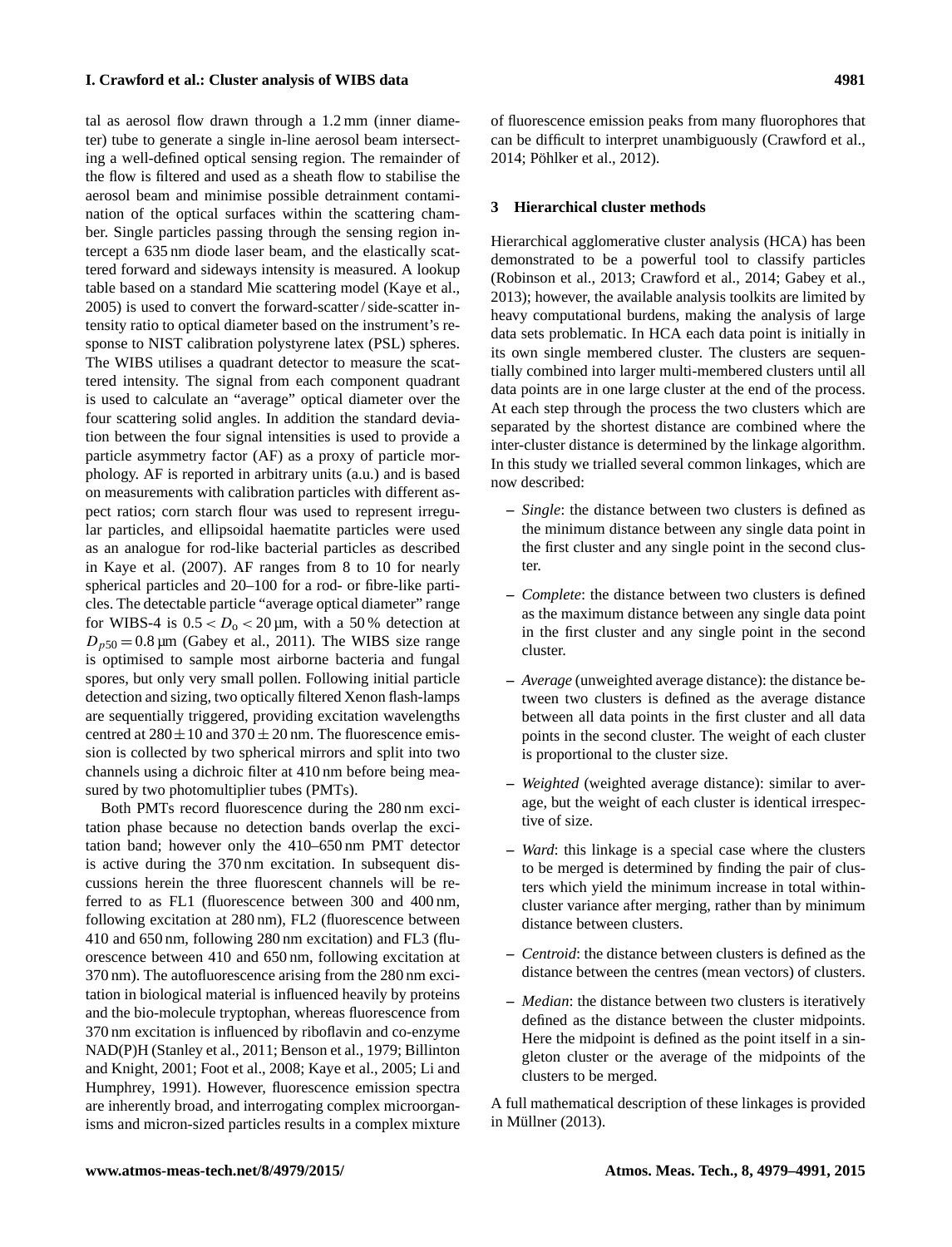# **3.1 WASP**

The WIBS AnalysiS Program (WASP; [Robinson et al.,](#page-12-4) [2013\)](#page-12-4) uses the average linkage clustering algorithm and is written in Igor Pro<sup>1</sup>. WASP performs HCA on a random subset of the data limited to a maximum of  $\approx 1 \times 10^4$  data points, with analysis taking around 4 h on a high-powered desktop computer<sup>2</sup>. The choice of the number of clusters to retain is manually selected by the inspection of several metrics, and the remaining data are attributed to the chosen clusters by comparison to the cluster centroids using a distance-based similarity method as described in [Robinson et al.](#page-12-4) [\(2013\)](#page-12-4). The authors noted that this comparative method can lead to systematic misattribution when less populous clusters form poorly defined centroids which do not reflect the true spread of the variables. They also noted that particles outside of a specified distance from a cluster centroid are left unclassified, potentially leading to an underprediction of cluster concentrations.

# **3.2 Fastcluster**

In this manuscript we use open-source HCA methods which can analyse data sets in excess of  $1 \times 10^6$  points on a desktop computer. Subsampling and comparative attribution are not required as each data point is explicitly clustered. We also test the feasibility of using an automated method for determining the optimum number of clusters to retain.

In this study we have used the open-source Python package fastcluster [\(Müllner,](#page-11-18) [2013\)](#page-11-18), which features several common linkages. Of the included linkages the Ward, centroid and median linkages do not require the distances between data points to be stored in memory, allowing for memorysaving modes to be used, greatly increasing the maximum number of data points that can be analysed from approximately  $7 \times 10^4$  to in excess of  $1 \times 10^6$  points using the test computer described earlier. In order to take advantage of the memory-saving algorithms, the Euclidean distance metric must be used. The performance of the memorysaving linkages are assessed using laboratory-sampled particles of known type and ambient data previously analysed with WASP. In a future publication we will assess computational requirements in more detail, presenting results pertinent to "big-data" analysis depending on the amount of data retrieved during any given campaign.

# **3.3 Overview of analysis procedure**

In this section we provide an overview of the procedure followed when applying hierarchical agglomerative cluster analysis to WIBS data (summarised in Fig. [1\)](#page-3-0):

<span id="page-3-0"></span>

**Figure 1.** Schematic of procedure followed to generate cluster products from raw data. Relevant sections for each sub-procedure are labelled where appropriate.

- 2. filter data;
	- a. remove particles  $D_p < 0.8 \,\text{\mu m}$ ;
	- b. remove non-fluorescent particles;
	- c. remove saturating particles.
- 3. normalise data;
- 4. cluster data;
- 5. validate cluster solutions;
- 6. generate cluster products.

These procedures are now discussed.

# **3.4 Data preparation**

Prior to analysis it is necessary to prepare the single-particle data to ensure that they are physically meaningful to prevent artefacts biasing the cluster solutions such that any potential to effect the performance of any cluster analysis is minimised.

The particle collection efficiency of the WIBS drops below 50 % at ∼ 0.8 µm. We have chosen to integrate number concentrations of particles  $> 0.8 \mu m$  rather than apply a correction factor to the concentrations below this size.

The baseline fluorescence of the instrument is measured during so-called forced trigger (FT) sampling periods where the instrument triggers the flash lamps and records the resultant fluorescence in the absence of aerosol in the sample volume. The WIBS-4 instrument automatically makes such measurements if measured concentrations are lower than 2 counts  $s^{-1}$  for a sustained period of time, on the basis that the coincidence of a forced trigger measurement with a particle in the measurement region is small. The mean fluorescence in a FT period is treated as the baseline fluorescence of the optical chamber during the sample period. For

<sup>1.</sup> load and quality assure data;

<sup>&</sup>lt;sup>1</sup>WaveMetrics Inc., OR, USA

 $^{2}$ 3.4 GHz quad core, eight-thread processor, 16 GB RAM, 64 bit OS.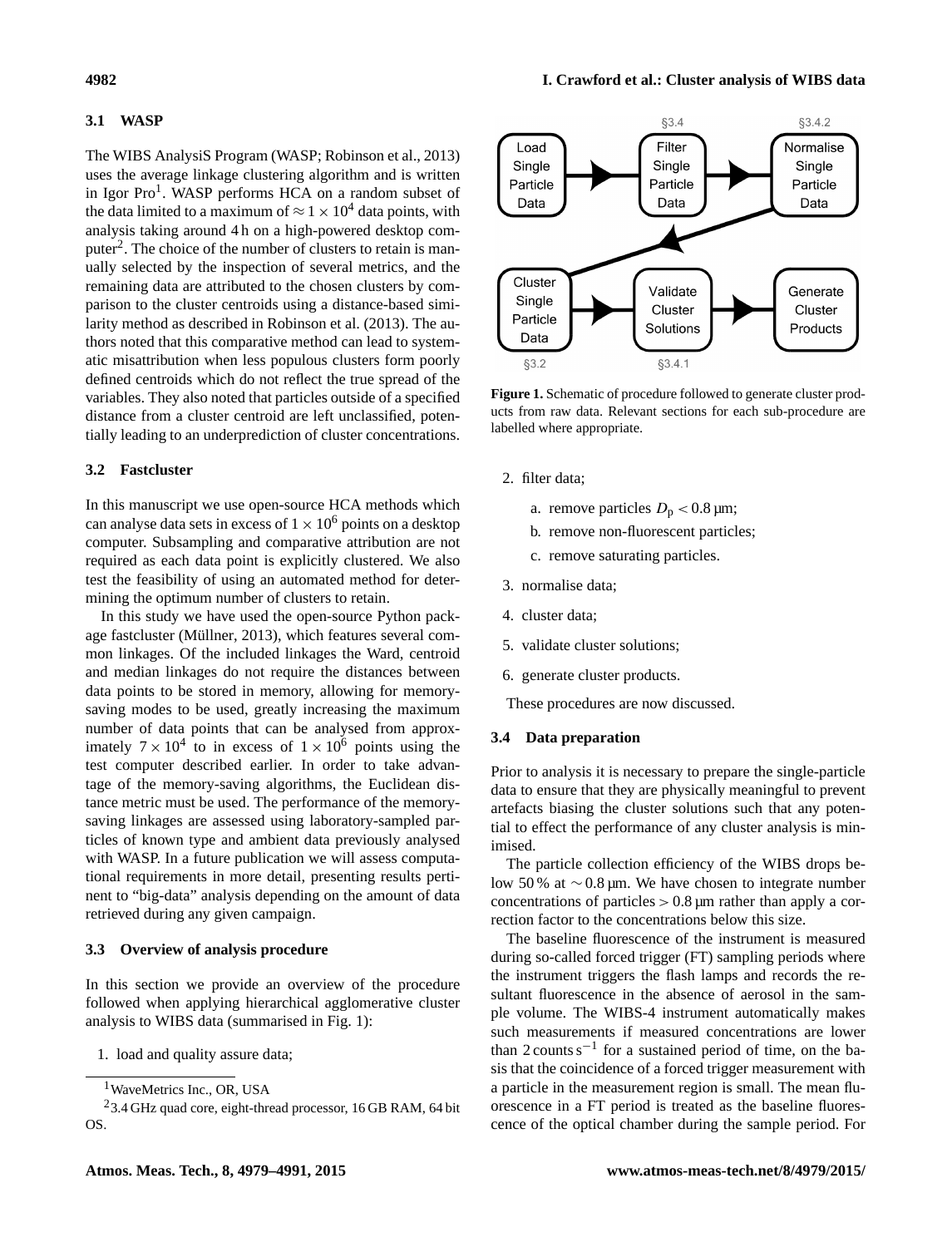# **I. Crawford et al.: Cluster analysis of WIBS data 4983**

a particle to be considered fluorescent it must exhibit a fluorescence greater than a threshold value, defined as the baseline fluorescence plus 3 SDs (standard deviations). The analysis software subtracts this threshold value from measured fluorescence of each sample, with all values greater than 0 being considered significantly fluorescent compared to the instrument baseline. Fluorescence measurements below the threshold (i.e. less than 0 after threshold subtraction) are not considered physically meaningful and are clipped at 0. This simplifies the segregation between fluorescent (FL) and nonfluorescent (non-FL) particles.

Sufficiently fluorescent particles (such as pollens) will saturate the PMT, and as such it is not possible to accurately measure their true fluorescence. Data from saturating particles are not physically meaningful and are excluded from analysis.

# **3.4.1 Cluster validation indices**

In order to remove the subjective nature of the method employed by [Robinson et al.](#page-12-4) [\(2013\)](#page-12-4) to determine the optimum number of clusters to retain, we have chosen to use the Calinski–Harabasz criterion (CH), which is defined as being the ratio of the overall between-cluster variance to the overall within-cluster variance [\(Calinski and Harabasz,](#page-11-19) [1974\)](#page-11-19). We calculate the CH index for the first 20 cluster solutions and select the solution with the highest CH value as being the optimal solution.

# **3.4.2 Data normalisation**

In the [Robinson et al.](#page-12-4) [\(2013\)](#page-12-4) study the prepared data were z-score-normalised prior to analysis. This was performed to minimise the effect of the different ranges of scale of each parameter biasing the clustering; i.e. the fluorescent intensities are of the scale 0–2092, size 0.8–20 and AF 0–100. We investigate the effect of normalisation on clustering performance using the following standard procedures:

- 1. No normalisation.
- 2. Subtract mean; divide by standard deviation (z-score). The mean value of the normalised distribution is 0, where the z-score value of a data point is the number of standard deviations from the mean. This can be positive or negative.
- 3. Standardise by range. Subtract minimum value; divide by the maximum value. Normalises data to new range of 0–1.
- 4. Divide by sum. Divide each of the variables by its sum. The sum of the normalised distribution is 1. Since our original data are positive, the normalised values will also be positive.

<span id="page-4-0"></span>**Table 1.** Properties of the polystyrene latex spheres sampled.

| PSL<br>sample | Size<br>[µm] | Doping       | Sample<br>size |
|---------------|--------------|--------------|----------------|
| 1             | 4.17         | None         | 8927           |
| 2             | 3.1          | Green        | 7976           |
| 3             | 2.2.         | Red          | 8942           |
| 4             | 2.1          | <b>B</b> lue | 8796           |
| 5             |              | Green        | 5055           |

5. Rank. Replace each data point by its rank. The data under this normalisation will be integers from 1 to  $N$ , where  $N$  is the number of data points.

These are the procedures considered in [Milligan and Cooper](#page-11-20) [\(1988\)](#page-11-20) but excluding procedures which produce identical results for the Euclidean metric. They concluded the range normalisation to be the best performing. We considered procedures proposed by [Gnanadesikan et al.](#page-11-21) [\(2007\)](#page-11-21) which considered better-performing alternatives to the above procedures. However it seems unlikely that the procedures will scale in terms of performance for large data.

#### **4 Data sets and data preparation**

To assess the performance and suitability of the available clustering linkages, we first look at a laboratory data set of known particle types so that the cluster solutions can be compared to the known result. We then trial the best-performing methods on ambient data from the BEACHON-RoMBAS (Bio–hydro–atmosphere interactions of Energy, Aerosols, Carbon, H2O, Organics and Nitrogen–Rocky Mountain Biogenic Aerosol Study) experiment, which has been studied previously using similar methods [\(Robinson et al.,](#page-12-4) [2013;](#page-12-4) [Crawford et al.,](#page-11-8) [2014\)](#page-11-8). These data sets are now described in detail.

# **4.1 Fluorescent polystyrene latex spheres**

To test the applicability and performance of the memoryefficient hierarchical agglomerative clustering linkages available in the Python package fastcluster, five different PSL spheres<sup>3</sup> were sampled using the WIBS-4. They were of different sizes, and four of them had been doped with a fluorescent coating. The properties of the tested PSLs are summarised Table [1.](#page-4-0)

The three fluorescence measurements (FL1–3), size and asymmetry factor were chosen as inputs. The PSLs exhibit strong fluorescence, with some saturating the PMTs in multiple channels; as such we have chosen to keep saturating particles in the analysis to maximise sample size. Non-fluorescent

<sup>3</sup>Manufactured by Polysciences Inc., PA, USA, and Duke Scientific Corp., CA, USA.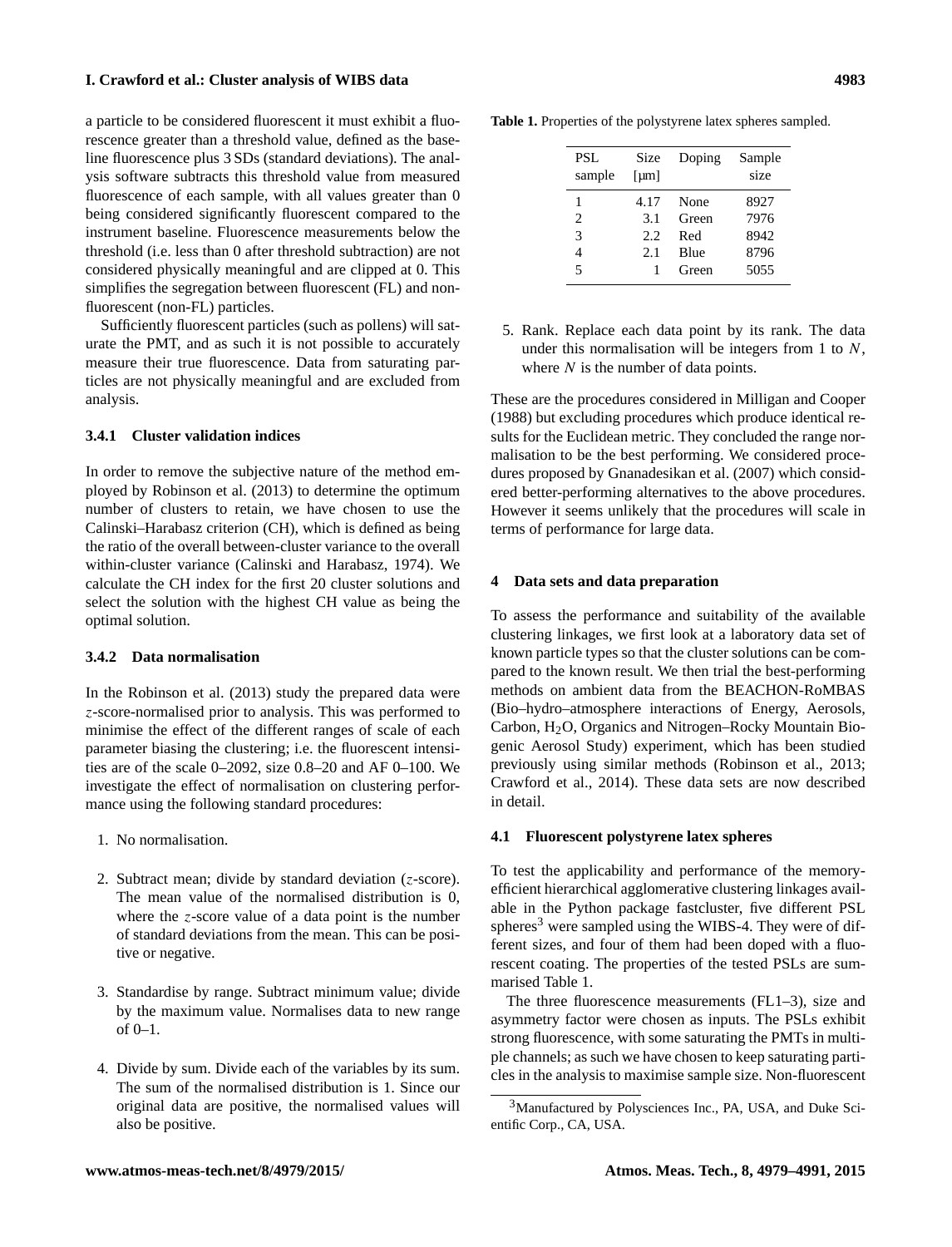<span id="page-5-0"></span>**Table 2.** Performance of the different linkages and normalisation procedures for the full data set in terms of the percentage of data points placed into the same cluster as the known clustering. In bold are the best-performing normalisations for each linkage.

|          | None   | z-score | Range  | Sum    | Rank   |
|----------|--------|---------|--------|--------|--------|
| Single   | 48.065 | 24.384  | 48.065 | 47.996 | 42.160 |
| Complete | 87.996 | 96.039  | 87.531 | 85.126 | 82.390 |
| Average  | 87.432 | 97.791  | 87.406 | 65.772 | 96.990 |
| Weighted | 85.439 | 89.675  | 64.843 | 82.798 | 65.056 |
| Ward     | 72.606 | 98.136  | 98.036 | 97.726 | 98.011 |
| Centroid | 87.423 | 97.264  | 87.446 | 65.772 | 96.805 |
| Median   | 82.361 | 80.575  | 82.974 | 84.912 | 65.501 |

particles and particles smaller than 0.8 µm have been excluded from the analysis due to low collection efficiency. AF and size are typically log-normally distributed. In keeping with the analysis performed in [Crawford et al.](#page-11-8) [\(2014\)](#page-11-8) and [Robinson et al.](#page-12-4) [\(2013\)](#page-12-4) we convert these variables to log space prior to analysis. As memory saving is used, this limits analysis to using only the Euclidean distance metric.

#### **4.2 The regional BEACHON-RoMBAS experiment**

The WIBS was deployed at the the Manitou Experimental Forest Observatory (MEFO), located 35 km northwest of Colorado Springs, Colorado, USA [\(Ortega et al.,](#page-11-22) [2014;](#page-11-22) [Kim et al.,](#page-11-23) [2010\)](#page-11-23), as part of the Rocky Mountain Biogenic Aerosol Study project (BEACHON-RoMBAS) during summer 2011. Details of the experiment and sampling arrangement are given in [Crawford et al.](#page-11-8) [\(2014\)](#page-11-8). In the [Crawford](#page-11-8) [et al.](#page-11-8) [\(2014\)](#page-11-8) study HCA was performed on a subset of the WIBS data ( $\approx 1 \times 10^4$  particles) using the average linkage, with the remaining particles attributed to a cluster by comparison to the cluster centroid. Details of the attribution method and the process of selecting the number of clusters to retain are provided in [Robinson et al.](#page-12-4) [\(2013\)](#page-12-4). This analysis yielded clusters which were behaviourally consistent with fungal spores and bacteria. We perform analysis of this data set using the methods described in this manuscript, which we compare to the [Crawford et al.](#page-11-8) [\(2014\)](#page-11-8) results.

# **5 Results**

# **5.1 Fluorescent polystyrene latex spheres**

The fastcluster package was run with the seven available linkages, each with the different normalisation procedures. Note that only the single, Ward, centroid and median linkage are available when the memory-efficient version of the fastcluster package is used.

<span id="page-5-1"></span>**Table 3.** Performance of the Ward linkage for varying sample size.

| Sample<br>size | 500    | 1000   | 5000          | 10 000 | 20.000 |
|----------------|--------|--------|---------------|--------|--------|
| z-score        | 79.330 | 85.696 | 94.746 97.543 | 98.065 | 97.132 |
| Range          | 95.664 | 97.671 | 98.041        |        | 98.074 |

We use the CH index to identify the "optimal" number of clusters and attempt to construct a best match between the desired clusters and proposed clusters. Then, to evaluate the performance of the algorithm, we calculate the proportion of the data points placed into the same cluster for both the desired and proposed clustering. The results are given in Table [2.](#page-5-0)

For the full data set we can see that the z-score is the bestperforming normalisation for all but the single and median linkages, where the performance is poorer across all normalisations.

However in Table [3](#page-5-1) we repeat the tests for varying sample size, where we see that as sample size decreases the range normalisation starts to outperform the z-score.

It appears that when using the full data set the  $z$ -score normalisation with either the Ward linkage or average linkage is the preferred option. When sampling, however, we see that range normalisation may be better.

An explanation for this behaviour could be that the range normalisation suffers with outliers which we are much more likely to encounter for large samples, so we would expect better performance for the smaller samples. Contrast this with the z-score where our measurement of the mean and the standard deviation is more accurate with large samples.

Figure [2](#page-6-0) shows the cluster centroids for the Ward linkage with range and z-score normalisation. It can be seen that both methods yield similar clusters to the known solution; e.g. the average values of the 4.17 µm sample are accurately captured by the fifth cluster using range normalisation and the third cluster using z-score normalisation. Similarly the 3.1 µm green PSL sample is captured by the fourth rangenormalised and first z-score-normalised clusters. Figures [3](#page-6-1) and [4](#page-7-0) show a time series of the FL1–3 and size input parameters (AF omitted from figure), which are colour-coded by the cluster assignments in Fig. [2.](#page-6-0) The bottom panel of each figure shows the fraction of each cluster assigned to each sample, where it can be seen that both normalisation methods achieve a high level of attribution accuracy, with a minimum of 96 % of data points being correctly attributed with no significant misattribution. The results of this experiment suggest that both range and z-score normalisation are appropriate when clustering WIBS data using the Ward linkage, with each yielding an optimal five-cluster solution correctly attributing 98 and 98.1 % of the data points respectively. The centroid linkage with z-score normalisation also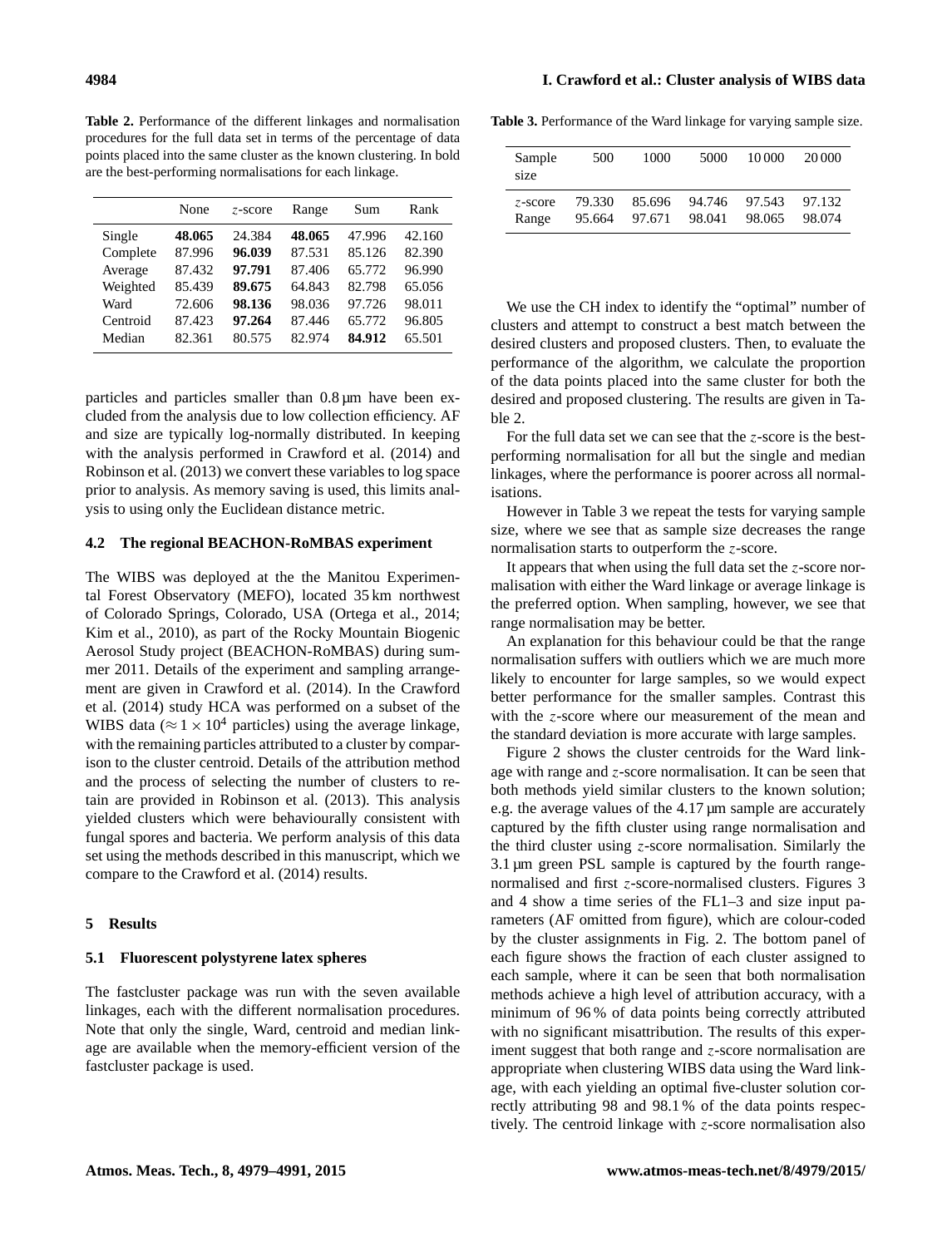<span id="page-6-0"></span>

**Figure 2.** Top panel: average FL1–3 detector intensites (blue, green and brown bars, left axis), size (diamond, right axis) and asymmetry factor (cross, right axis) for the five PSL samples. Middle and bottom panels: the same as for the top panel but for the Ward linkage solution centroids using range (middle) and z-score (bottom) normalisation.

<span id="page-6-1"></span>

# **Figure 3.** Time series of PSL samples with data points coloured by cluster assignment for Ward linkage and range normalisation. Bottom panel shows the fraction of each cluster assigned to each sample with the most populated cluster annotated above.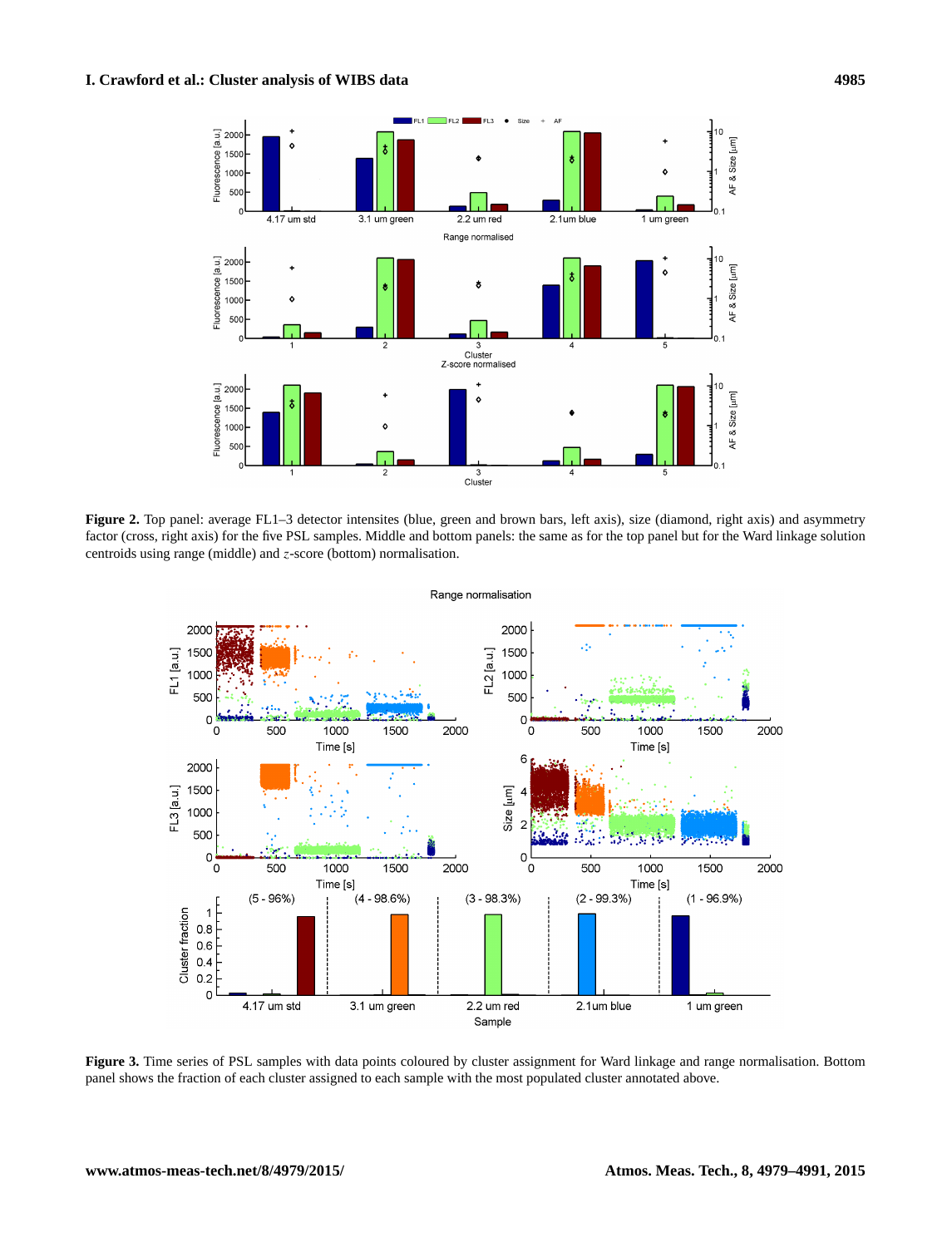<span id="page-7-0"></span>

Z-score normalisation

<span id="page-7-1"></span>**Figure 4.** Same as Fig. [3](#page-6-1) but for Ward linkage and z-score normalisation.



**Figure 5.** Same as Fig. [2](#page-6-0) but for BEACHON-RoMBAS ambient data.

performed well, correctly attributing 97.3 % of the particles into five significant clusters.

# **5.2 BEACHON-RoMBAS**

Data from the BEACHON-RoMBAS experiment  $(\approx 8.2 \times 10^5$  fluorescent data points) were analysed fluorescent data points) were analysed using the Ward linkage with both range and z-score nor-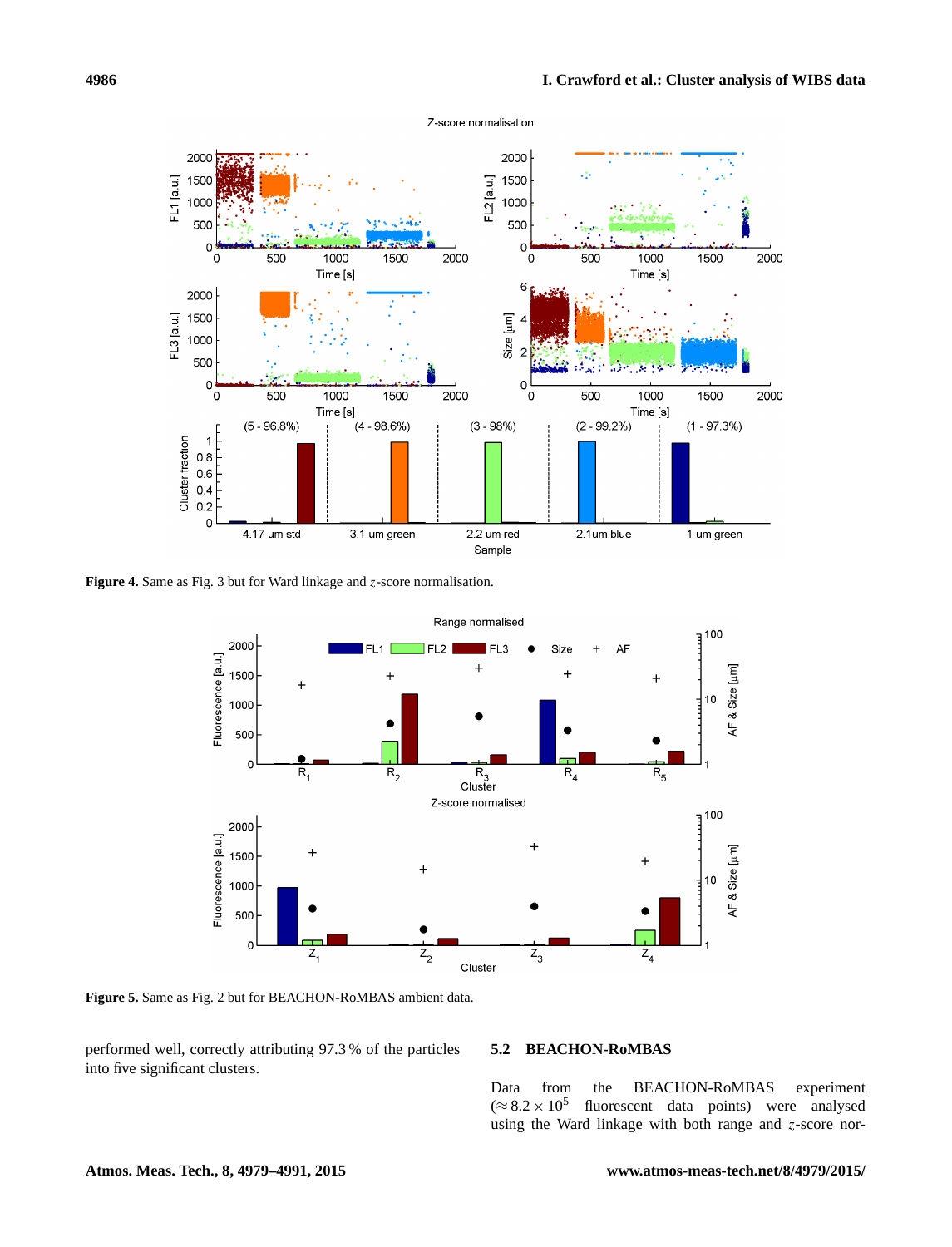<span id="page-8-0"></span>

**Figure 6.** Time series of BEACHON-RoMBAS cluster concentrations using Ward linkage with range (top panel) and z-score (middle panel) normalisation as compared to the solutions obtained using WASP (bottom panel) for the period 00:00 MST (Mountain Standard Time) on 26 July 2011 to 12:00 MST on 28 July 2011. Clusters with similar centroids have been combined. See text for details.

<span id="page-8-1"></span>

**Figure 7.** Size distribution of BEACHON *z*-score-normalised clusters produced using the Ward linkage for the period 00:00 to 06:00 MST 27 July 2011.

malisations and also the centroid linkage with  $z$ -score normalisation. The centroid linkage yielded a solution with only one significantly populated cluster, suggesting that it is inappropriate for analysing ambient data. Figure [5](#page-7-1) shows the cluster centroids of each Ward normalisation where the range yields a five-cluster solution and z-score a 4-cluster solution. It can be seen that the solutions of each are broadly similar; range cluster 4 (hereby notated as  $R_4$ ) is similar to z-score cluster 1 (hereby notated as  $Z_1$ );  $R_2$  is similar to  $Z_4$ . Additionally  $R_1$ ,  $R_3$  and  $R_5$  are similar to  $R_2$ , suggesting that they are of similar origin, with the difference in fluorescence being due to size, morphology or particle age. This is also observed in the z-score result in clusters  $Z_2$ ,  $Z_3$  and  $Z_4$ . A time series (not shown) of cluster concentrations shows these internally similar clusters to respond in a similar fashion to meteorological events such as rainfall. For ease of interpretation the concentrations of similar clusters have been combined. Figure [6](#page-8-0) shows a time series of the combined cluster concentrations for each method and also the cluster concentrations obtained using WASP. It can be seen that the concentrations of clusters  $R_1 + R_3 + R_5$ ,  $R_2$ ,  $Z_2 + Z_3$  and  $Z_4$  all behave in a similar fashion to the WASP cluster  $C_3$ , which was determined to be representative of bacteria owing to its strong positive response to rainfall [\(Crawford et al.,](#page-11-8) [2014\)](#page-11-8). The response of clusters  $R_4$  and  $Z_1$ is similar to the WASP cluster  $B_3$ , which was determined to be representative of fungal spores owing to its diurnal response to relative humidity. The size distributions for each of the z-score clusters (Fig. [7\)](#page-8-1) show the bacterial clusters to be small with sub-micron modes for clusters  $Z_2$  and  $Z_3$ , which is consistent with the bacteria observed at the site, while the fungal cluster  $(Z_1)$  mode is approximately 1.5–2 µm as might be expected. Caution must be taken when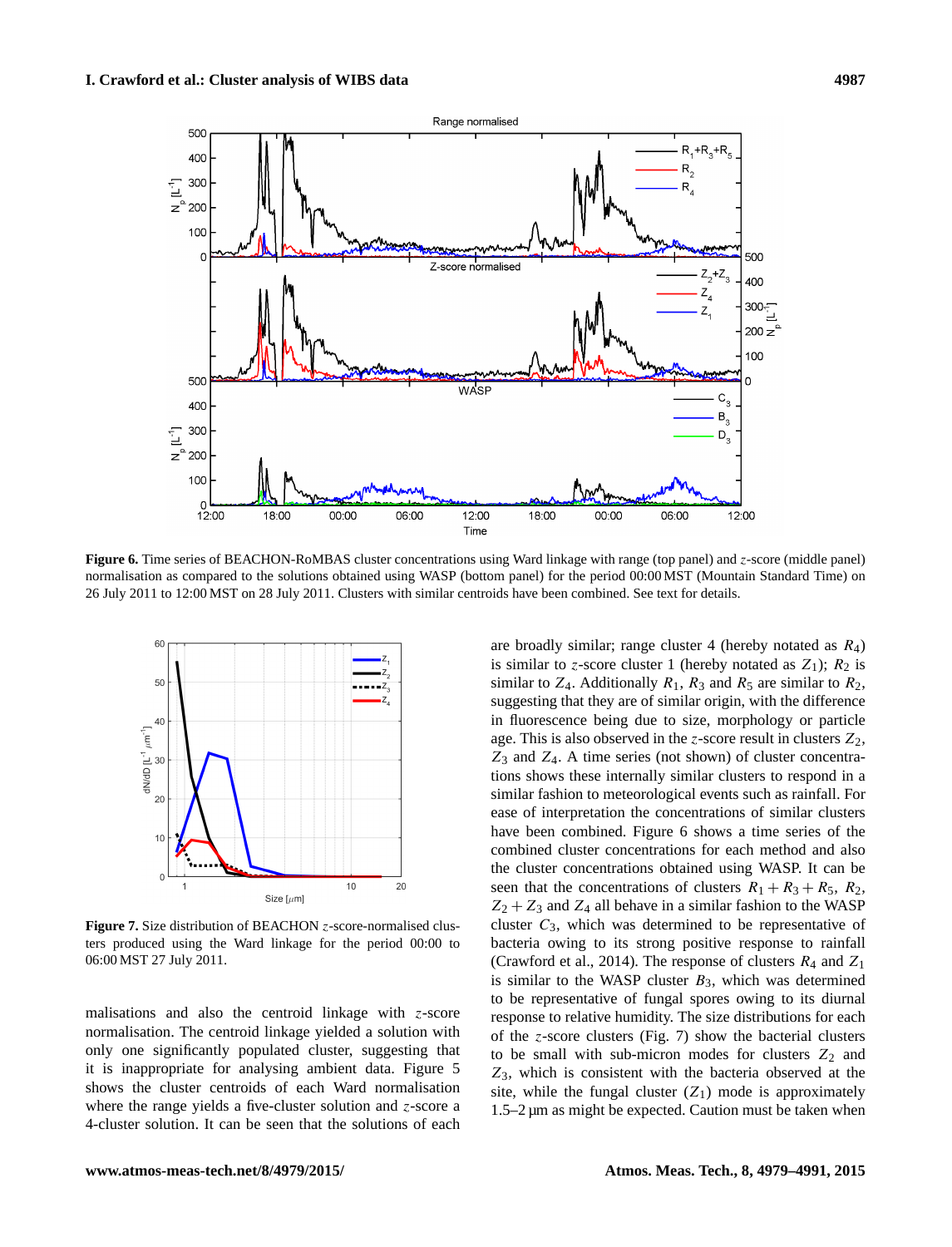<span id="page-9-0"></span>

**Figure 8.** Left panel: comparison of Ward linkage cluster concentrations using range and z-score normalisation for BEACHON-RoMBAS. Right panel: comparison of Ward linkage cluster concentrations (z-score normalisation) to WASP cluster concentrations.

interpreting or assigning a bioaerosol meta-class to a cluster to avoid conflation of different particle types; e.g. emissions of some fungal spore species are positively correlated rainfall, which could be conflated into the bacterial meta-class in this case. Supporting measurements are needed to determine which species are present so that possible conflations can be identified and caveated appropriately.

Figure [8](#page-9-0) compares the concentrations of the similar clusters for each normalisation method. Comparison of  $R_5$  to Z<sup>4</sup> (left panel, blue circles, representative of fungal spores) shows each method to yield similar concentrations. Comparison of the bacterial cluster concentrations yields poor correlation between methods when comparing the traces in Fig. [6](#page-8-0) (left panel, black diamonds and red squares); however when the concentration of all clusters representative of bacteria are combined (left panel, magenta crosses) the correlation is excellent ( $N_{\text{zscore}} = 1.00 \times N_{\text{range}} - 1.42$ ,  $R^2 = 1$ ). This suggests that the major difference between the two different normalisation methods is how particles of similar types are partitioned between the clusters.

The right panel of Fig. [8](#page-9-0) compares the  $z$ -score concentrations to those obtained using WASP. It can be seen that the WASP fungal concentration is overestimated by a factor of approximately 1.5 compared to the z-score result  $(Z_4)$ and  $B_3$ , blue circles). The WASP bacterial concentration is underestimated by approximately a factor of 5 compared to the z-score result. Figure [9](#page-10-0) shows the hourly average diurnal cycles of the fungal (top panels) and bacterial (bottom panels) cluster concentrations for the z-score result (left panels) and WASP (right panels) over the period 27 July 2011– 7 August 2011. Each method displays a similar trend, with the fungal clusters exhibiting a minimum during the day owing to the diurnal response of fungal spores to relative humidity and the bacterial clusters responding to the frequent afternoon rain storms [\(Crawford et al.,](#page-11-8) [2014\)](#page-11-8). Again it can be seen that WASP overestimates the fungal concentration by approximately a factor of 1.5–2 and underestimates the bacterial concentration by a factor of 5–6 compared to the z-score result. The most likely explanation for the observed discrepancies between the WASP and z-score concentrations is the introduction of artefacts caused by the subsampling and comparative attribution methods used in WASP. In the fungal spore case, misattribution due to a poorly defined centroid can lead to an overestimation when compared to the new method as observed here. WASP yields only one cluster representative of bacteria, while the z-score method yields three and the range method four. This results in WASP failing to attribute data points potentially representative of bacteria to its single bacterial cluster, leading to the observed underestimation when compared to the new method. WASP does not return diagnostic information about the cluster attribution; however, the sum of the concentration of WASP clusters  $B_3$ ,  $C_3$  and  $D_3$  only accounts for approximately 24 % of the fluorescent aerosol concentration, suggesting that many particles are left unattributed by WASP.

# **6 Conclusions**

Several hierarchical agglomerative cluster analysis linkages and normalisation methods were trialled using several laboratory samples of known particle type and a previously published ambient data set which was analysed using similar methods. The Ward linkage with range and z-score normalisation was found to successfully resolve the five test PSL samples with a high level of accuracy, correctly attributing 98 and 98.1 % of the data points respectively. Analysis of the BEACHON-RoMBAS WIBS-3 data yielded similar results using the Ward linkage with the range and  $z$ -score normalisation methods. Each method produced one cluster representative of fungal spores and several clusters representative of bacterial aerosol where the fungal concentrations and the sum of the bacterial aerosol concentrations agreed well. The BEACHON-RoMBAS results were compared to the WASP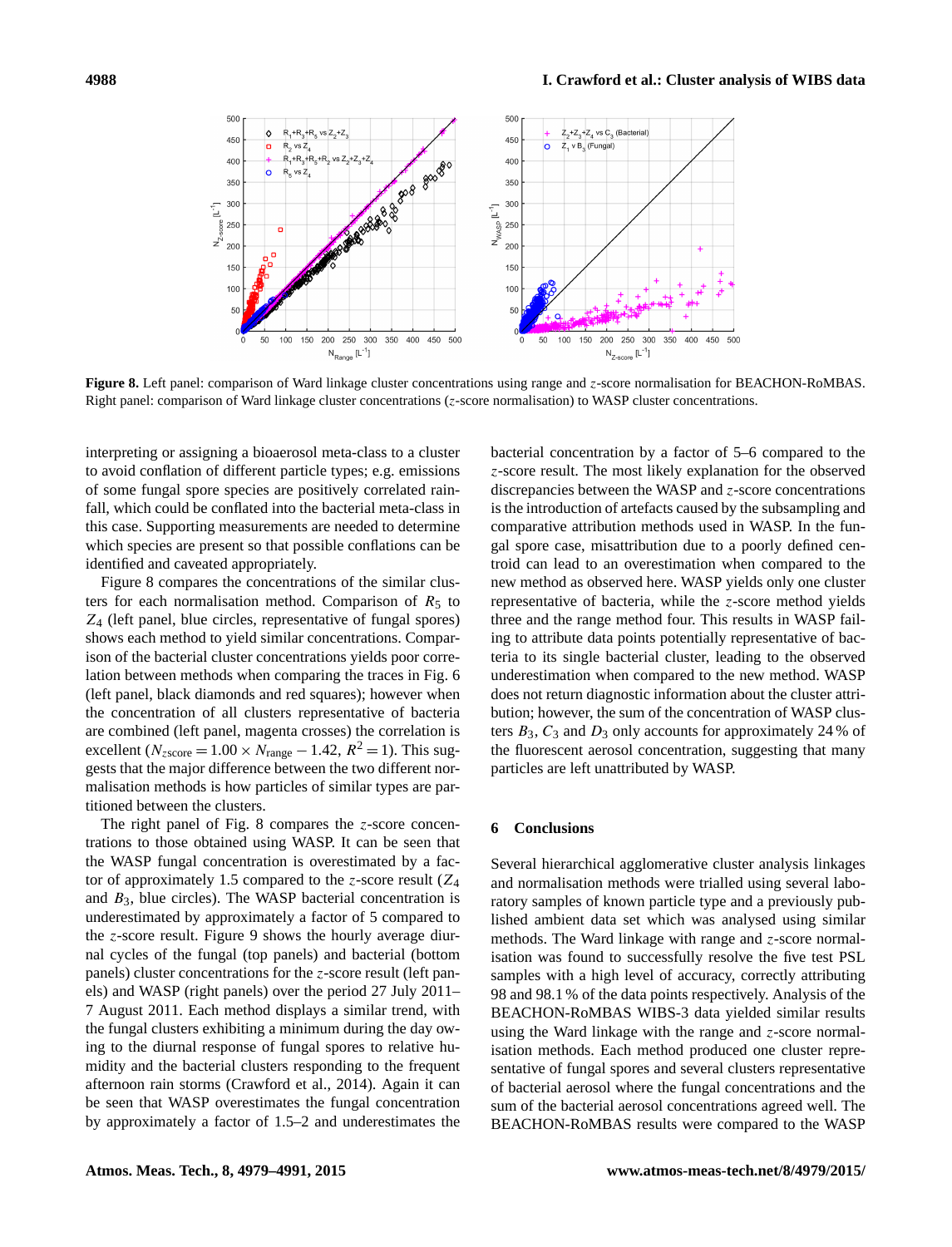<span id="page-10-0"></span>

**Figure 9.** Top panels: hourly average diurnal cycle of fungal cluster concentration for z-score normalisation (left panels) and WASP (right panels) over the period 27 July 2011–7 August 2011. Bottom panels: same as for top panels but for the bacterial clusters. Whiskers denote 5th and 95th percentiles. Mean value indicated by x marker. Note change in scale for bacterial panels.

results for the same data set [\(Robinson et al.,](#page-12-4) [2013;](#page-12-4) [Crawford](#page-11-8) [et al.,](#page-11-8) [2014\)](#page-11-8), where it was found that WASP overestimated the fungal spore concentration by a factor of 1.5 and underestimated the bacterial aerosol concentration by a factor of 5 compared to the methods trialled here. This is likely due to errors arising from misattribution due to poor centroid definition and failure to assign particles to a cluster as a result of the subsampling and comparative attribution method employed by WASP. The methods used here allow for the entire fluorescent population of particles to be analysed, yielding an explicit cluster attribution for each particle. This improves cluster centroid definition (e.g. allowing for several bacterial clusters compared to just one in WASP) and removes the potential for underestimation by failing to attribute a particle to a cluster.

In this paper we have demonstrated that WIBS singleparticle UV-LIF spectrometer data can be successfully segregated using the Ward hierarchical agglomerative cluster analysis linkage with z-score and range data normalisation. The explicit clustering method employed in this study can be applied to large data sets, removing potential clustering aretfacts associated with the subsampling and attribution method used in previous approaches, improving our capacity to discriminate and quantify PBAP meta-classes. These improved techniques will be of importance for interpreting data from future multi-parameter UV-LIF instruments with improved fluorescence resolution and for extending the measurement technique to real-time quantification for ambient monitoring networks.

# **The Supplement related to this article is available online at [doi:10.5194/amt-8-4979-2015-supplement.](http://dx.doi.org/10.5194/amt-8-4979-2015-supplement)**

*Acknowledgements.* The authors wish to express our gratitude to R. Sarda Esteve (CEA) and J. A. Huffman (University of Denver) for use of their fluorescent calibration particles as part of the BIODETECT experiment, without which the fundamentals of this work could not have been performed. We would also like to acknowledge USFS and NCAR for providing invaluable logistical support and access to the Manitou Experimental Forest field site. We also acknowledge P. Kaye and W. R. Stanley (University of Hertfordshire) for their continued support. This work was funded by the Natural Environment Research Council INUPIAQ programme, grant number NE/K006002/1.

Edited by: F. Pope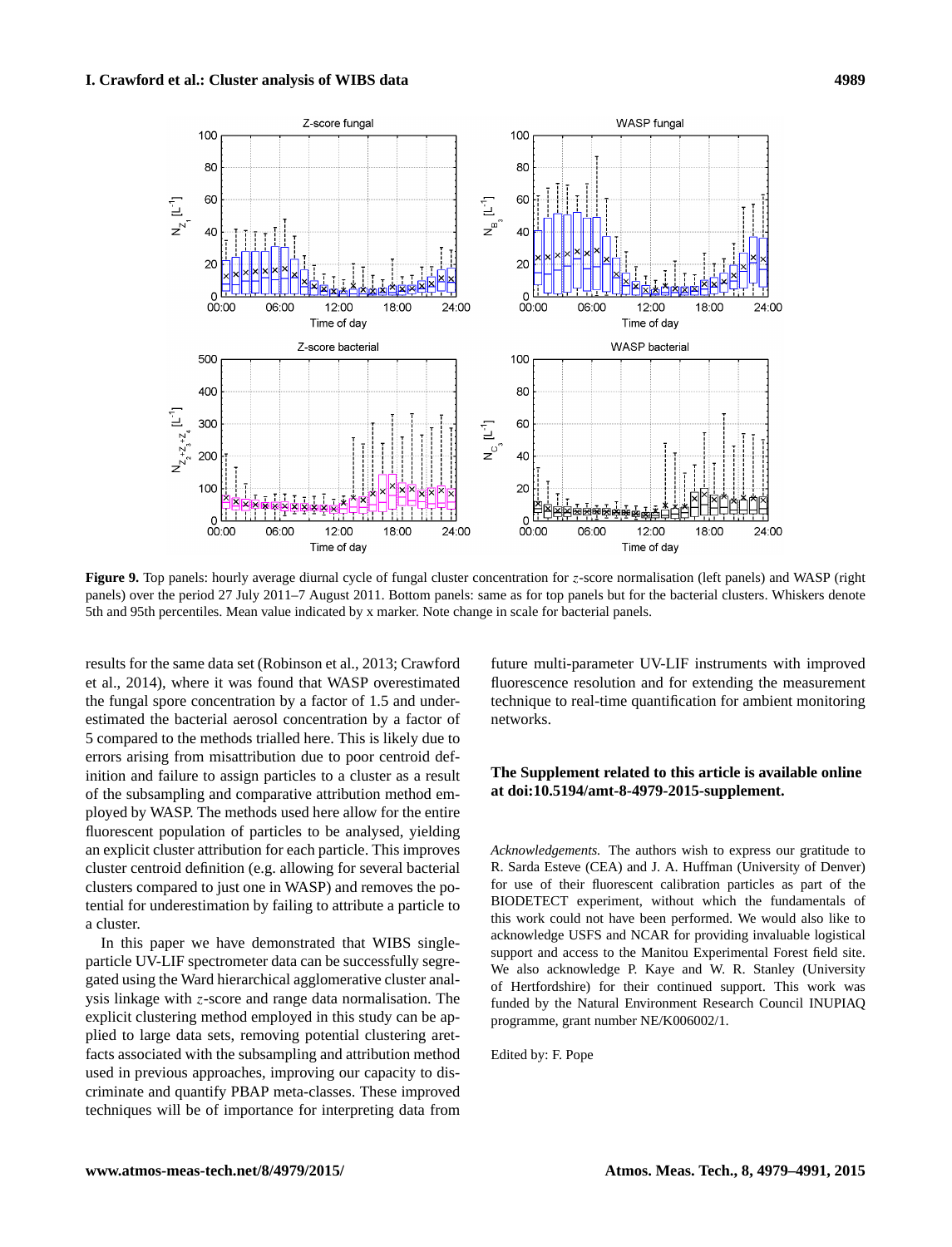### **References**

- <span id="page-11-14"></span>Benson, R., Meyer, R., Zaruba, M., and KcKhann, G.: NoCellular autofluorescence – is it due to flavins?, J. Histochem. Cytochem., 27, 44–48, 1979.
- <span id="page-11-15"></span>Billinton, N. and Knight, A. W.: Seeing the wood through the trees: a review of techniques for distinguishing green fluorescent protein from endogenous autofluorescence, Anal. Biochem., 291, 175–97, doi[:10.1006/abio.2000.5006,](http://dx.doi.org/10.1006/abio.2000.5006) 2001.
- <span id="page-11-19"></span>Calinski, T. and Harabasz, J.: A dendrite method for cluster analysis, Commun. Stat.-Theor. M., 3, 1–27, doi[:10.1080/03610927408827101,](http://dx.doi.org/10.1080/03610927408827101) 1974.
- <span id="page-11-1"></span>Crawford, I., Bower, K. N., Choularton, T. W., Dearden, C., Crosier, J., Westbrook, C., Capes, G., Coe, H., Connolly, P. J., Dorsey, J. R., Gallagher, M. W., Williams, P., Trembath, J., Cui, Z., and Blyth, A.: Ice formation and development in aged, wintertime cumulus over the UK: observations and modelling, Atmos. Chem. Phys., 12, 4963–4985, doi[:10.5194/acp-12-4963-](http://dx.doi.org/10.5194/acp-12-4963-2012) [2012,](http://dx.doi.org/10.5194/acp-12-4963-2012) 2012.
- <span id="page-11-8"></span>Crawford, I., Robinson, N. H., Flynn, M. J., Foot, V. E., Gallagher, M. W., Huffman, J. A., Stanley, W. R., and Kaye, P. H.: Characterisation of bioaerosol emissions from a Colorado pine forest: results from the BEACHON-RoMBAS experiment, Atmos. Chem. Phys., 14, 8559–8578, doi[:10.5194/acp-14-8559-](http://dx.doi.org/10.5194/acp-14-8559-2014) [2014,](http://dx.doi.org/10.5194/acp-14-8559-2014) 2014.
- <span id="page-11-7"></span>Douwes, J., Thorne, P., Pearce, N., and Heederik, D.: Bioaerosol Health Effects and Exposure Assessment: Progress and Prospects, Ann. Occup. Hyg., 47, 187–200, doi[:10.1093/annhyg/meg032,](http://dx.doi.org/10.1093/annhyg/meg032) 2003.
- <span id="page-11-11"></span>Foot, V. E., Kaye, P. H., Stanley, W. R., Barrington, S. J., Gallagher, M., and Gabey, A.: Low-cost real-time multiparameter bio-aerosol sensors, in: Optically Based Biological and Chemical Detection for Defence, 71160I–71160I-12, 15 September 2008, Cardiff, Wales, UK, doi[:10.1117/12.800226,](http://dx.doi.org/10.1117/12.800226) 2008.
- <span id="page-11-6"></span>Gabey, A. M.: Laboratory and field characterisation of fluorescent and primary biological aerosol particles, PhD thesis, University of Manchester, Manchester, UK, 2011.
- <span id="page-11-12"></span>Gabey, A. M., Stanley, W. R., Gallagher, M. W., and Kaye, P. H.: The fluorescence properties of aerosol larger than  $0.8 \mu m$  in urban and tropical rainforest locations, Atmos. Chem. Phys., 11, 5491–5504, doi[:10.5194/acp-11-5491-2011,](http://dx.doi.org/10.5194/acp-11-5491-2011) 2011.
- <span id="page-11-9"></span>Gabey, A. M., Vaitilingom, M., Freney, E., Boulon, J., Sellegri, K., Gallagher, M. W., Crawford, I. P., Robinson, N. H., Stanley, W. R., and Kaye, P. H.: Observations of fluorescent and biological aerosol at a high-altitude site in central France, Atmos. Chem. Phys., 13, 7415–7428, doi[:10.5194/acp-13-7415-](http://dx.doi.org/10.5194/acp-13-7415-2013) [2013,](http://dx.doi.org/10.5194/acp-13-7415-2013) 2013.
- <span id="page-11-21"></span>Gnanadesikan, R., Kettenring, J., and Maloor, S.: Better alternatives to current methods of scaling and weighting data for cluster analysis, J. Stat. Plan. Infer., 137, 3483–3496, doi[:10.1016/j.jspi.2007.03.026,](http://dx.doi.org/10.1016/j.jspi.2007.03.026) 2007.
- <span id="page-11-3"></span>Heald, C. L. and Spracklen, D. V.: Atmospheric budget of primary biological aerosol particles from fungal spores, Geophys. Res. Lett., 36, L09806, doi[:10.1029/2009GL037493,](http://dx.doi.org/10.1029/2009GL037493) 2009.
- <span id="page-11-5"></span>Hummel, M., Hoose, C., Gallagher, M., Healy, D. A., Huffman, J. A., O'Connor, D., Pöschl, U., Pöhlker, C., Robinson, N. H., Schnaiter, M., Sodeau, J. R., Stengel, M., Toprak, E., and Vogel, H.: Regional-scale simulations of fungal spore aerosols using an emission parameterization adapted to local measurements of fluorescent biological aerosol particles, Atmos.

Chem. Phys., 15, 6127–6146, doi[:10.5194/acp-15-6127-2015,](http://dx.doi.org/10.5194/acp-15-6127-2015) 2015.

- <span id="page-11-4"></span>Jacobson, M. Z. and Streets, D. G.: Influence of future anthropogenic emissions on climate, natural emissions, and air quality, J. Geophys. Res., 114, D08118, doi[:10.1029/2008JD011476,](http://dx.doi.org/10.1029/2008JD011476) 2009.
- <span id="page-11-10"></span>Kaye, P. H., Stanley, W. R., Hirst, E., Foot, E. V., Baxter, K. L., and Barrington, S. J.: Single particle multichannel bio-aerosol fluorescence sensor, Opt. Express, 13, 3583, doi[:10.1364/OPEX.13.003583,](http://dx.doi.org/10.1364/OPEX.13.003583) 2005.
- <span id="page-11-13"></span>Kaye, P. H., Aptowicz, K., Chang, R. K., Foot, V., and Videen, G.: Angularly Resolved Elastic Scattering from Airborne Particles, Opt. Biol. Part., 238, 31–61, 2007.
- <span id="page-11-23"></span>Kim, S., Karl, T., Guenther, A., Tyndall, G., Orlando, J., Harley, P., Rasmussen, R., and Apel, E.: Emissions and ambient distributions of Biogenic Volatile Organic Compounds (BVOC) in a ponderosa pine ecosystem: interpretation of PTR-MS mass spectra, Atmos. Chem. Phys., 10, 1759–1771, doi[:10.5194/acp-10-1759-](http://dx.doi.org/10.5194/acp-10-1759-2010) [2010,](http://dx.doi.org/10.5194/acp-10-1759-2010) 2010.
- <span id="page-11-16"></span>Li, J. K. and Humphrey, A. E.: Use of fluorometry for monitoring and control of a bioreactor, Biotechnol. Bioeng., 37, 1043–1049 doi[:10.1002/bit.260371109,](http://dx.doi.org/10.1002/bit.260371109) 1991.
- <span id="page-11-20"></span>Milligan, G. W. and Cooper, M. C.: A study of standardization of variables in cluster analysis, J. Classif., 5, 181–204, doi[:10.1007/BF01897163,](http://dx.doi.org/10.1007/BF01897163) 1988.
- <span id="page-11-0"></span>Möhler, O., DeMott, P. J., Vali, G., and Levin, Z.: Microbiology and atmospheric processes: the role of biological particles in cloud physics, Biogeosciences, 4, 1059–1071, doi[:10.5194/bg-4-1059-](http://dx.doi.org/10.5194/bg-4-1059-2007) [2007,](http://dx.doi.org/10.5194/bg-4-1059-2007) 2007.
- <span id="page-11-2"></span>Morris, C. E., Conen, F., Alex Huffman, J., Phillips, V., Pöschl, U., and Sands, D. C.: Bioprecipitation: a feedback cycle linking earth history, ecosystem dynamics and land use through biological ice nucleators in the atmosphere, Global Change Biol., 20, 341–351, doi[:10.1111/gcb.12447,](http://dx.doi.org/10.1111/gcb.12447) 2014.
- <span id="page-11-18"></span>Müllner, D.: fastcluster: fast hierarchical, agglomerative clustering routines for R and Python, J. Stat. Softw., 9, 1–18, doi[:10.18637/jss.v053.i09,](http://dx.doi.org/10.18637/jss.v053.i09) 2013.
- <span id="page-11-22"></span>Ortega, J., Turnipseed, A., Guenther, A. B., Karl, T. G., Day, D. A., Gochis, D., Huffman, J. A., Prenni, A. J., Levin, E. J. T., Kreidenweis, S. M., DeMott, P. J., Tobo, Y., Patton, E. G., Hodzic, A., Cui, Y. Y., Harley, P. C., Hornbrook, R. S., Apel, E. C., Monson, R. K., Eller, A. S. D., Greenberg, J. P., Barth, M. C., Campuzano-Jost, P., Palm, B. B., Jimenez, J. L., Aiken, A. C., Dubey, M. K., Geron, C., Offenberg, J., Ryan, M. G., Fornwalt, P. J., Pryor, S. C., Keutsch, F. N., DiGangi, J. P., Chan, A. W. H., Goldstein, A. H., Wolfe, G. M., Kim, S., Kaser, L., Schnitzhofer, R., Hansel, A., Cantrell, C. A., Mauldin, R. L., and Smith, J. N.: Overview of the Manitou Experimental Forest Observatory: site description and selected science results from 2008 to 2013, Atmos. Chem. Phys., 14, 6345– 6367, doi[:10.5194/acp-14-6345-2014,](http://dx.doi.org/10.5194/acp-14-6345-2014) 2014.
- <span id="page-11-17"></span>Pöhlker, C., Wiedemann, K. T., Sinha, B., Shiraiwa, M., Gunthe, S. S., Smith, M., Su, H., Artaxo, P., Chen, Q., Cheng, Y., Elbert, W., Gilles, M. K., Kilcoyne, A. L. D., Moffet, R. C., Weigand, M., Martin, S. T., Pöschl, U., and Andreae, M. O.: Biogenic potassium salt particles as seeds for secondary organic aerosol in the Amazon, Science, 337, 1075–1078, doi[:10.1126/science.1223264,](http://dx.doi.org/10.1126/science.1223264) 2012.